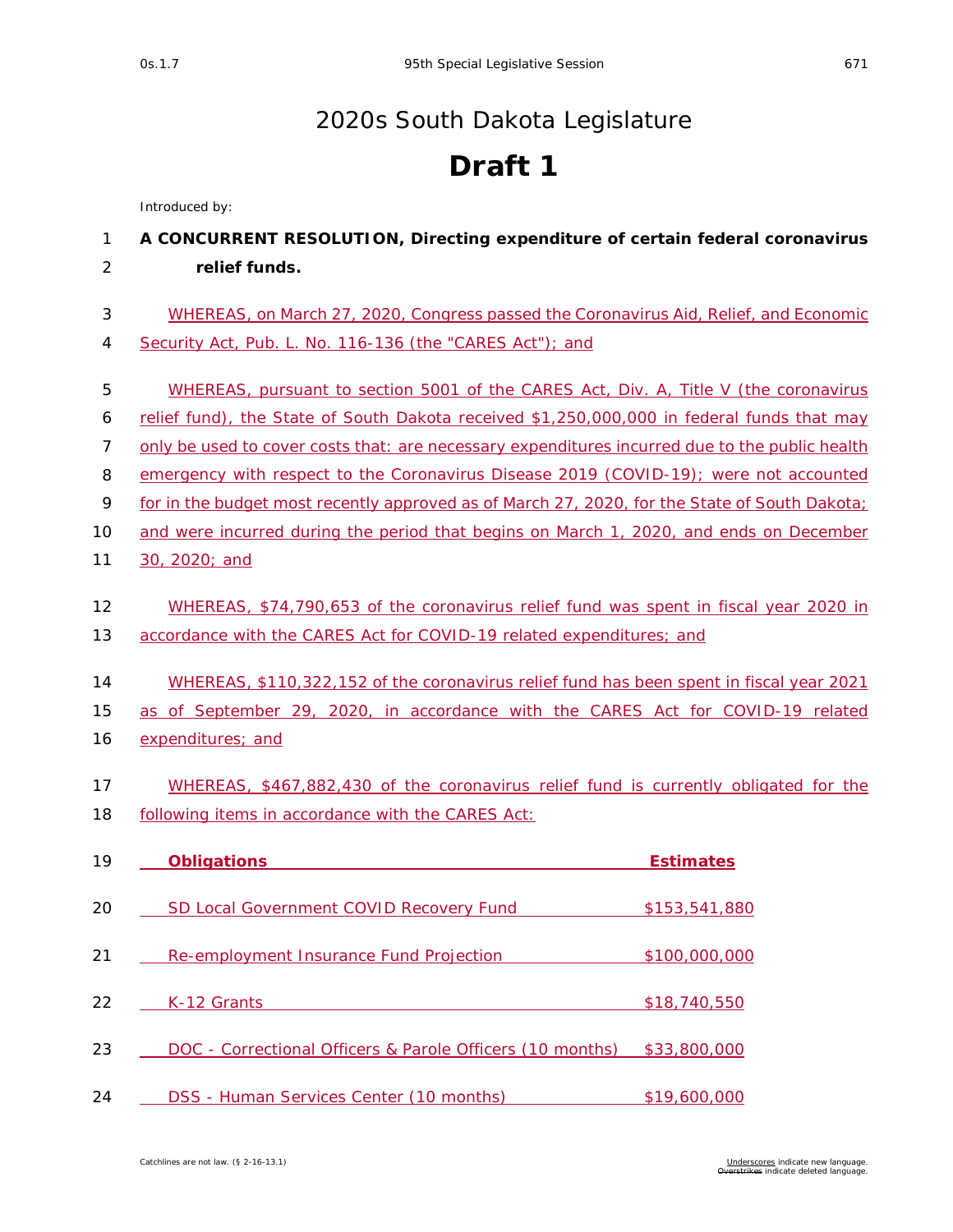| 1              | DPS - Highway Patrol & Motor Carrier (6 months)                                                                                                                                                                                | \$10,000,000       |  |  |  |  |  |
|----------------|--------------------------------------------------------------------------------------------------------------------------------------------------------------------------------------------------------------------------------|--------------------|--|--|--|--|--|
| $\overline{c}$ | DOC - Correctional Healthcare (10 months)                                                                                                                                                                                      | \$8,500,000        |  |  |  |  |  |
| 3              | UJS - Court Service Officers (10 months)                                                                                                                                                                                       | \$8,100,000        |  |  |  |  |  |
| 4              | Department of Tourism Department of Tourism                                                                                                                                                                                    | \$15,000,000       |  |  |  |  |  |
| 5              | State Government Laptops for Remote Work and Security \$5,000,000                                                                                                                                                              |                    |  |  |  |  |  |
| 6              | Public Universities/Colleges \$5,000,000                                                                                                                                                                                       |                    |  |  |  |  |  |
| 7              | Private Universities/Colleges extends to the state of \$5,000,000                                                                                                                                                              |                    |  |  |  |  |  |
| 8              | Legislature Chamber/Meeting Rooms Remote Access \$650,000                                                                                                                                                                      |                    |  |  |  |  |  |
| 9              | Other State Government Contract Contract Contract Contract Contract Contract Contract Contract Contract Contract Contract Contract Contract Contract Contract Contract Contract Contract Contract Contract Contract Contract C | \$64,950,000       |  |  |  |  |  |
| 10             | K12/Higher Ed COVID Testing Management Cover and COVID Testing                                                                                                                                                                 | \$20,000,000       |  |  |  |  |  |
| 11             | <b>Total</b>                                                                                                                                                                                                                   | \$467,882,430; and |  |  |  |  |  |
| 12<br>13       | WHEREAS, \$597,004,765 of the coronavirus relief fund remains unexpended or<br>unobligated as of September 29, 2020:                                                                                                           |                    |  |  |  |  |  |
| 14             | NOW, THEREFORE, BE IT RESOLVED, by the Senate of the Ninety-Fifth Special Legislature                                                                                                                                          |                    |  |  |  |  |  |
| 15             | of the State of South Dakota, the House of Representatives concurring therein, that the                                                                                                                                        |                    |  |  |  |  |  |
| 16             | Legislature concurs with the previously listed obligations of the coronavirus relief funds and                                                                                                                                 |                    |  |  |  |  |  |
| 17             | the recommendation of the special interim committee created in SDCL 4-8A-2 during its fifth                                                                                                                                    |                    |  |  |  |  |  |
| 18             | meeting of the 2020 interim held on September 30, 2020, on uses of the remaining                                                                                                                                               |                    |  |  |  |  |  |
| 19             | unexpended or unobligated funds and urges the Governor to expend the remaining unspent                                                                                                                                         |                    |  |  |  |  |  |
| 20             | and unobligated coronavirus relief funds as laid forth in this resolution; and                                                                                                                                                 |                    |  |  |  |  |  |
| 21             | BE IT FURTHER RESOLVED, that \$400,000,000 of the remaining unspent and unobligated                                                                                                                                            |                    |  |  |  |  |  |
| 22             | coronavirus relief funds be used for a small business COVID interruption grant program in                                                                                                                                      |                    |  |  |  |  |  |
| 23             | accordance to the following provisions and in accordance with the CARES Act:                                                                                                                                                   |                    |  |  |  |  |  |
| 24             | Grants up to \$100,000 per qualifying business;<br>(1)                                                                                                                                                                         |                    |  |  |  |  |  |
| 25             | (2)<br>Grant amounts calculated at less than \$750 may not be awarded;                                                                                                                                                         |                    |  |  |  |  |  |

26 (3) Each eligible business shall: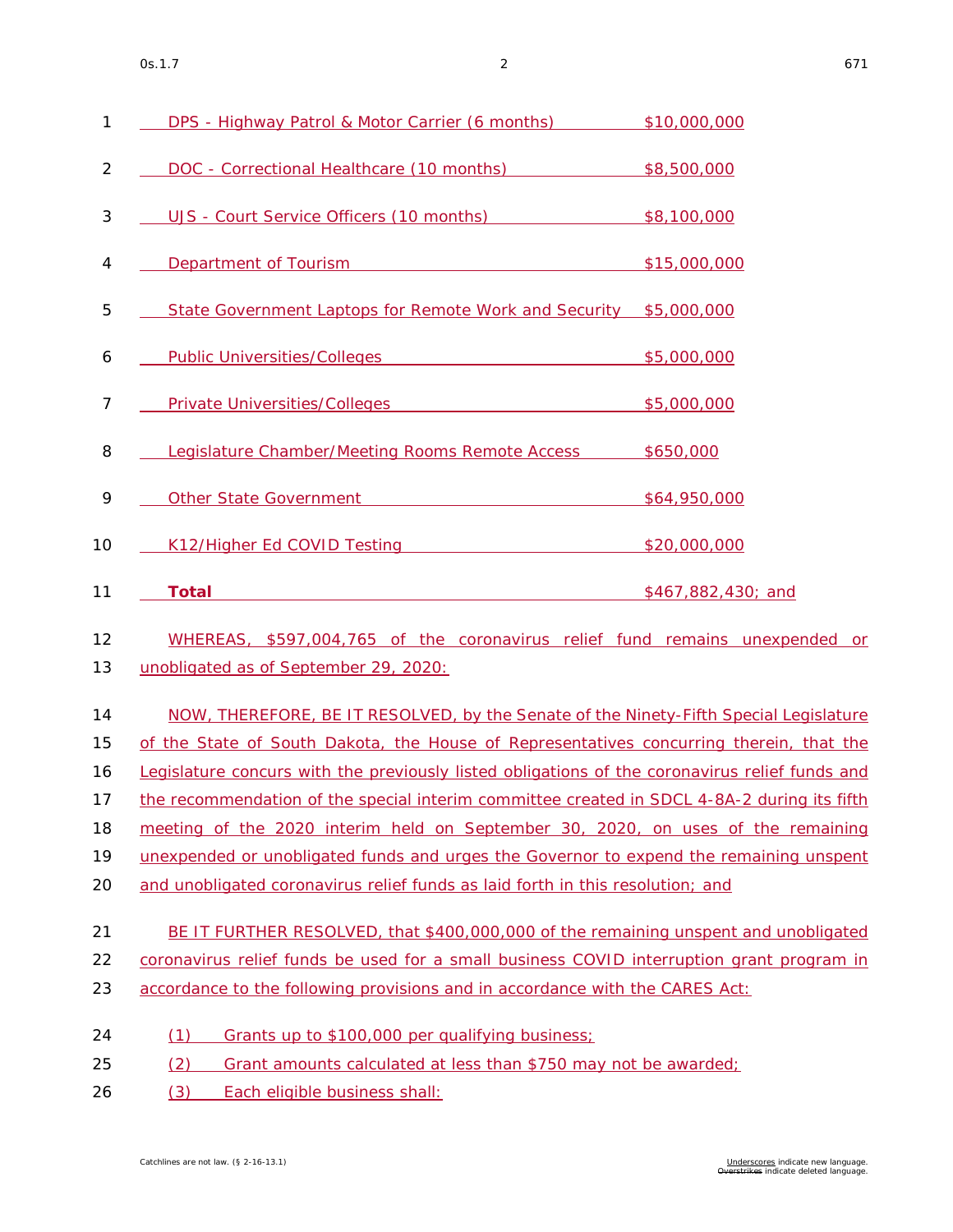| $\mathbf{1}$   |     | Be located in South Dakota;<br>(a)                                                       |
|----------------|-----|------------------------------------------------------------------------------------------|
| $\overline{2}$ |     | (b)<br>Have had a reduction in business of at least twenty-five percent;                 |
| 3              |     | (c)<br>Not have gross revenues exceeding \$38.5 million; and                             |
| 4              |     | (d)<br>Certify to a going concern statement;                                             |
| 5              | (3) | Grant amounts shall be based on a cashflow from operations model for March               |
| 6              |     | through August calculated as follows:                                                    |
| 7              |     | "2019 cash flow from operations" is 2019 income (March through August)<br>(a)            |
| 8              |     | less 2019 cash expenses (March through August, excluding depreciation,                   |
| 9              |     | amortization, and noncash expenses) less term debt principal payments                    |
| 10             |     | (March through August);                                                                  |
| 11             |     | "2020 cash flow from operations" is 2020 income (March through August)<br>(b)            |
| 12             |     | less 2020 cash expenses (March through August, excluding depreciation,                   |
| 13             |     | amortization, and noncash expenses) less term debt principal payments                    |
| 14             |     | (March through August);                                                                  |
| 15             |     | "Federal aid" is any Paycheck Protection Program (PPP) funds or other<br>(c)             |
| 16             |     | federal COVID grant funding received by the business in 2020; and                        |
| 17             |     | "Reduction in business" is 2020 cash flow from operations less 2019 cash<br>(d)          |
| 18             |     | flow from operations plus Federal aid;                                                   |
| 19             | (4) | Applications proposed to open October 12, 2020, and close on October 23, 2020;           |
| 20             | (5) | Once all applications are received, grant awards shall be based on a pro-rata share      |
| 21             |     | of available funds; and                                                                  |
| 22             | (6) | Under current federal law, all funds must be expended by December 30, 2020; and          |
| 23             |     | BE IT FURTHER RESOLVED, that \$40,000,000 of the remaining unspent and unobligated       |
| 24             |     | coronavirus relief funds be used for a small nonprofit business COVID interruption grant |
| 25             |     | program in accordance to the following provisions and in accordance with the CARES Act:  |
|                |     |                                                                                          |
| 26             | (1) | Grants up to \$100,000 per qualifying business;                                          |
| 27             | (2) | Grant amounts calculated at less than \$750 may not be awarded;                          |
| 28             | (3) | Each eligible business shall:                                                            |
| 29             |     | Be located in South Dakota;<br><u>(a)</u>                                                |
| 30             |     | (b)<br>Have had a reduction in business of at least twenty-five percent;                 |
| 31             |     | Not have gross revenues exceeding \$38.5 million; and<br>(c)                             |
| 32             |     | (d)<br>Certify to a going concern statement;                                             |
| 33             | (4) | Grant amounts shall be based on a cashflow from operations model for March               |
| 34             |     | through August calculated as follows:                                                    |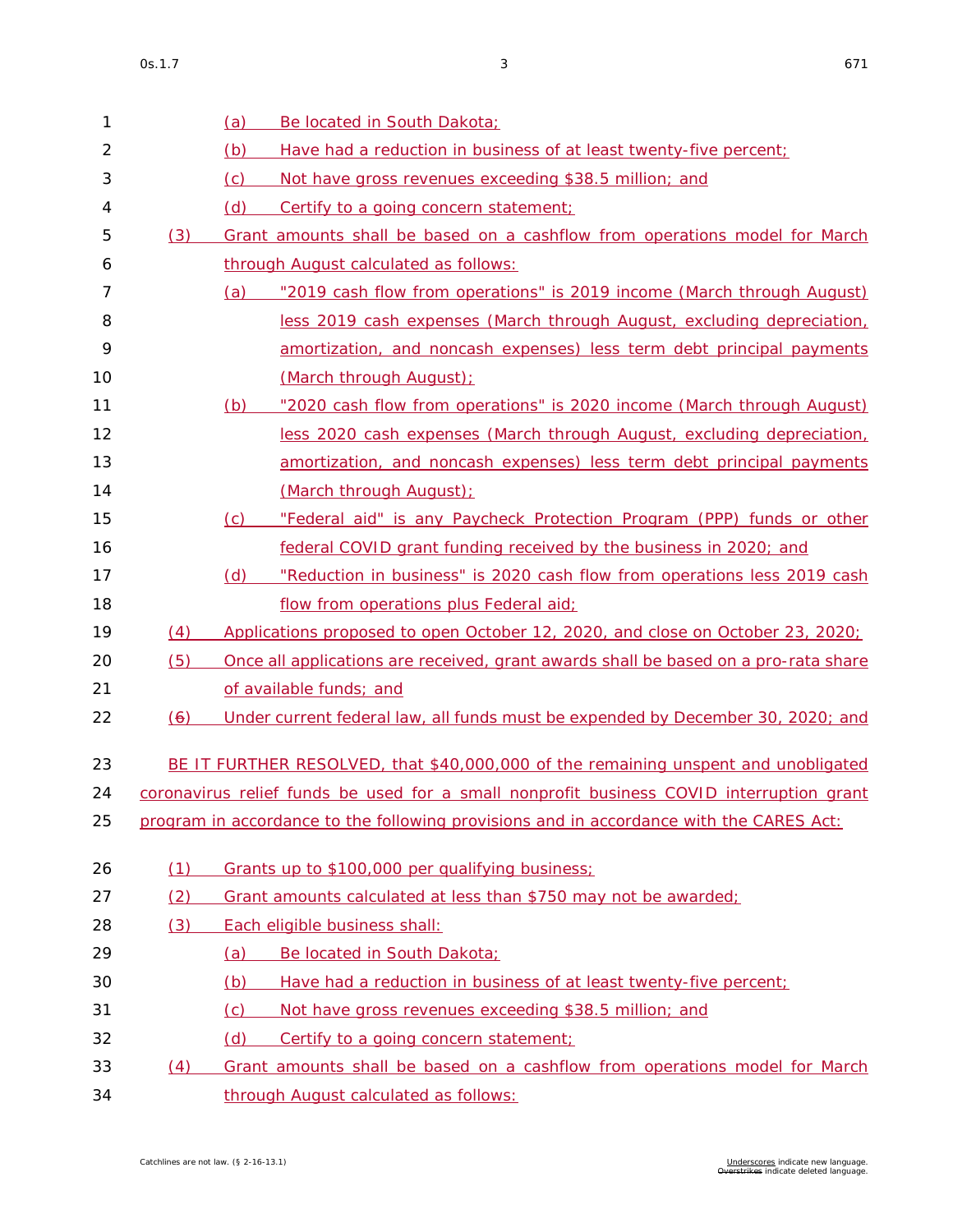| I<br>$\sim$ |  |
|-------------|--|
|-------------|--|

| 1              |     | (a) | "2019 cash flow from operations" is 2019 income (March through August)                        |
|----------------|-----|-----|-----------------------------------------------------------------------------------------------|
| $\overline{2}$ |     |     | less 2019 cash expenses (March through August, excluding depreciation,                        |
| 3              |     |     | amortization, and noncash expenses) less term debt principal payments                         |
| 4              |     |     | (March through August);                                                                       |
| 5              |     | (b) | "2020 cash flow from operations" is 2020 income (March through August)                        |
| 6              |     |     | less 2020 cash expenses (March through August, excluding depreciation,                        |
| 7              |     |     | amortization, and noncash expenses) less term debt principal payments                         |
| 8              |     |     | (March through August);                                                                       |
| 9              |     | (C) | "Federal aid" is any Paycheck Protection Program (PPP) funds or other                         |
| 10             |     |     | federal COVID grant funding received by the business in 2020; and                             |
| 11             |     | (d) | "Reduction in business" is 2020 cash flow from operations less 2019 cash                      |
| 12             |     |     | flow from operations plus Federal aid;                                                        |
| 13             | (5) |     | Applications proposed to open October 12, 2020, and close on October 23, 2020;                |
| 14             | (6) |     | Once all applications are received, grant awards shall be based on a pro-rata share           |
| 15             |     |     | of available funds; and                                                                       |
| 16             | (7) |     | Under current federal law, all funds must be expended by December 30, 2020; and               |
|                |     |     |                                                                                               |
|                |     |     |                                                                                               |
| 17             |     |     | BE IT FURTHER RESOLVED, that \$10,000,000 of the remaining unspent and unobligated            |
| 18             |     |     | coronavirus relief funds be used for a small business start-up grant program in accordance to |
| 19             |     |     | the following provisions and in accordance with the CARES Act:                                |
| 20             | (1) |     |                                                                                               |
| 21             |     |     | Grants up to \$100,000 per qualifying business;                                               |
|                | (2) |     | Each eligible business shall:                                                                 |
| 22             |     | (a) | Be located in South Dakota;                                                                   |
| 23             |     | (b) | Have registered with the secretary of state or the Department of Revenue                      |
| 24             |     |     | between September 1, 2019, and June 1, 2020;                                                  |
| 25             |     | (c) | Be open and operating on date of application;                                                 |
| 26             |     | (d) | Demonstrate average monthly income during the period between March 1,                         |
| 27             |     |     | 2020, and August 31, 2020, was less than 120 percent of average monthly                       |
| 28<br>29       |     |     | income prior to March 1, 2020; or that the business operated at a net loss                    |
|                |     |     | (cash basis) in at least three of the six months between March 1, 2020, and                   |
| 30<br>31       |     | (e) | August 31, 2020; and<br>Provide a certification that the business is a going concern;         |
| 32             | (3) |     | Grant amounts shall be up to twenty percent of the business's cash expenses                   |
| 33             |     |     | (March through August, excluding depreciation, amortization, and noncash                      |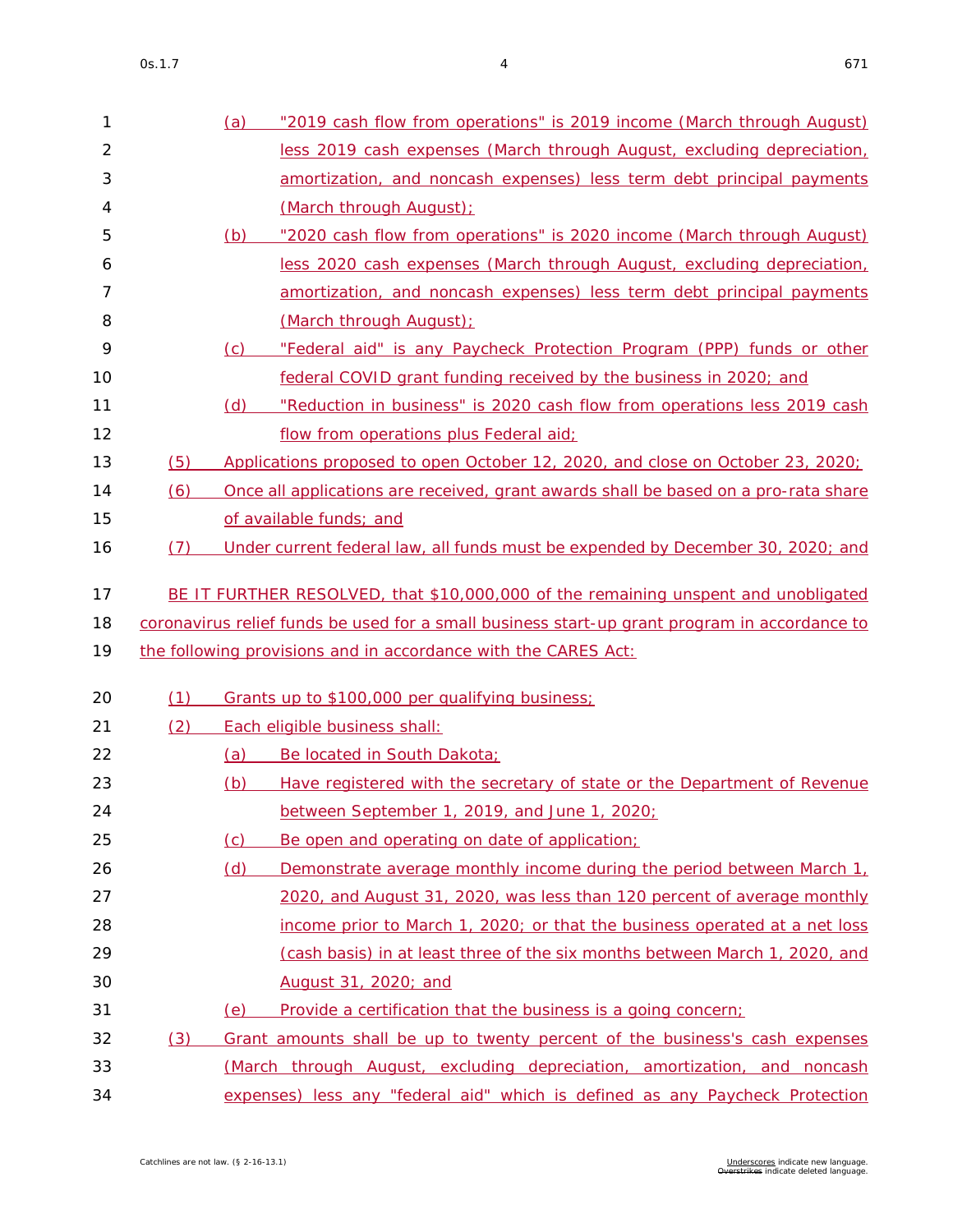| 1              |                | Program (PPP) funds or other federal COVID grant funding received by the business           |  |  |  |  |  |  |  |  |  |  |
|----------------|----------------|---------------------------------------------------------------------------------------------|--|--|--|--|--|--|--|--|--|--|
| $\overline{2}$ |                | in 2020;                                                                                    |  |  |  |  |  |  |  |  |  |  |
| 3              | (4)            | Applications proposed to open October 12, 2020, and close on October 23, 2020;              |  |  |  |  |  |  |  |  |  |  |
| 4              | (5)            | Once all applications are received, grant awards shall be based on a pro-rata share         |  |  |  |  |  |  |  |  |  |  |
| 5              |                | of available funds; and                                                                     |  |  |  |  |  |  |  |  |  |  |
| 6              | (6)            | Under current federal law, all funds must be expended by December 30, 2020; and             |  |  |  |  |  |  |  |  |  |  |
| $\overline{7}$ |                | BE IT FURTHER RESOLVED, that \$115,000,000 of the remaining unspent and unobligated         |  |  |  |  |  |  |  |  |  |  |
| 8              |                | coronavirus relief funds be used for grants to community-based health care providers or     |  |  |  |  |  |  |  |  |  |  |
| 9              |                | personal service providers in accordance to the following provisions and in accordance with |  |  |  |  |  |  |  |  |  |  |
| 10             | the CARES Act: |                                                                                             |  |  |  |  |  |  |  |  |  |  |
| 11             | (1)            | Each eligible provider shall provide services funded by the state through the               |  |  |  |  |  |  |  |  |  |  |
| 12             |                | Medicaid program or other federal and state dollars through the Department of               |  |  |  |  |  |  |  |  |  |  |
| 13             |                |                                                                                             |  |  |  |  |  |  |  |  |  |  |
| 14             |                | Social Services, the Department of Corrections, or the Department of Human                  |  |  |  |  |  |  |  |  |  |  |
|                |                | Services;                                                                                   |  |  |  |  |  |  |  |  |  |  |
| 15             | (2)            | Each eligible provider shall be licensed in South Dakota as:                                |  |  |  |  |  |  |  |  |  |  |
| 16             |                | (a)<br>A nursing home or skilled nursing facility, or both;                                 |  |  |  |  |  |  |  |  |  |  |
| 17             |                | An assisted living facility;<br>(b)                                                         |  |  |  |  |  |  |  |  |  |  |
| 18             |                | A residential treatment facility for youth including group care, psychiatric<br>(c)         |  |  |  |  |  |  |  |  |  |  |
| 19             |                | residential treatment, and independent living;                                              |  |  |  |  |  |  |  |  |  |  |
| 20             |                | (d)<br>A senior nutrition provider;                                                         |  |  |  |  |  |  |  |  |  |  |
| 21             |                | An in-home services provider for the elderly: nursing, private duty nursing,<br>(e)         |  |  |  |  |  |  |  |  |  |  |
| 22             |                | homemaker, personal care, adult companion, respite;                                         |  |  |  |  |  |  |  |  |  |  |
| 23             |                | (f)<br>An adult day services provider;                                                      |  |  |  |  |  |  |  |  |  |  |
| 24             |                | (g) An assistive daily living services waiver provider (ADLS);                              |  |  |  |  |  |  |  |  |  |  |
| 25             |                | An intellectual and developmental disabilities services provider - CHOICES<br>(h)           |  |  |  |  |  |  |  |  |  |  |
| 26             |                | Medicaid waiver (community support providers/case management                                |  |  |  |  |  |  |  |  |  |  |
| 27             |                | providers), Family Support 360 Medicaid waiver, community training                          |  |  |  |  |  |  |  |  |  |  |
| 28             |                | services, and intermediate care facility for individuals with intellectual                  |  |  |  |  |  |  |  |  |  |  |
| 29             |                | disabilities (ICF/IID); or                                                                  |  |  |  |  |  |  |  |  |  |  |
| 30             |                | A behavioral health provider including substance use disorder and mental<br>(i)             |  |  |  |  |  |  |  |  |  |  |
| 31             |                | health;                                                                                     |  |  |  |  |  |  |  |  |  |  |
| 32             | (3)            | Grant amounts shall be based upon "reduction in business" to any eligible provider          |  |  |  |  |  |  |  |  |  |  |
| 33             |                | which is calculated as follows:                                                             |  |  |  |  |  |  |  |  |  |  |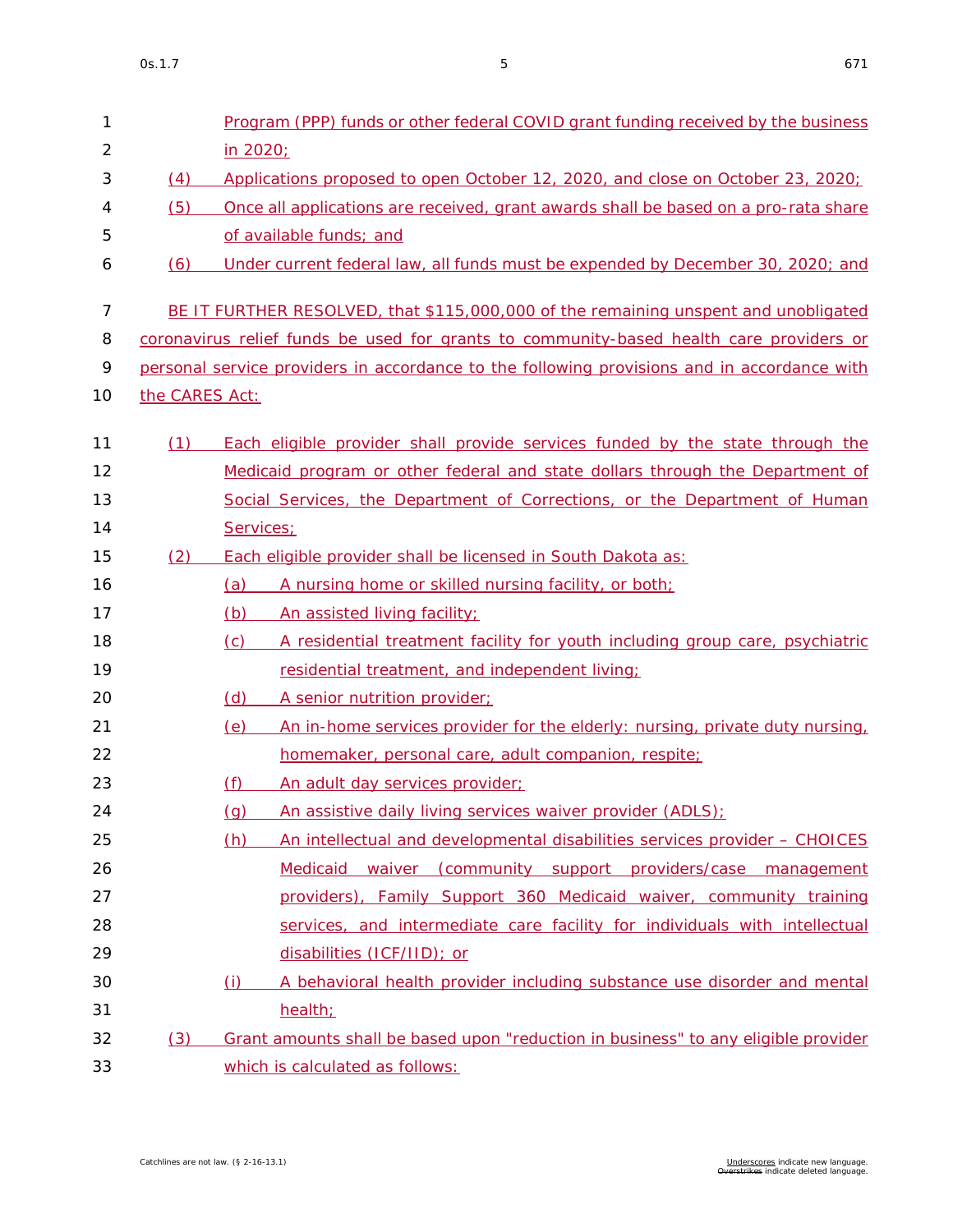| 1              |            | (a)<br>"2019 net" is gross revenue, minus gross expenses, for March-September                  |
|----------------|------------|------------------------------------------------------------------------------------------------|
| $\overline{2}$ |            | 2019;                                                                                          |
| 3              |            | "2020 net" is gross revenue, minus gross expenses, for March-September<br><u>(b)</u>           |
| 4              |            | 2020;                                                                                          |
| 5              |            | (c)<br>"Federal aid" is any Paycheck Protection Program (PPP) funds or other                   |
| 6              |            | federal COVID grant funding received by the business in 2020;                                  |
| 7              |            | "Reduction in business" is 2020 net, minus 2019 net, plus federal aid;<br>(d)                  |
| 8              | (4)        | Applications proposed to open on October 12, 2020, and close on October 23,                    |
| 9              |            | 2020;                                                                                          |
| 10             | (5)        | Once all applications are received, grant awards shall be based on a pro-rata share            |
| 11             |            | of available funds;                                                                            |
| 12             | (6)        | Following the initial award period, a second allocation of funds to applicants may             |
| 13             |            | be considered if additional funds are available; and                                           |
| 14             | (7)        | Under current federal law, all funds must be expended by December 30, 2020; and                |
|                |            |                                                                                                |
| 15             |            | BE IT FURTHER RESOLVED, that \$15,000,000 of the remaining unspent and unobligated             |
| 16             |            | coronavirus relief funds be used for acute care in hospitals in accordance with the CARES Act; |
| 17             | and        |                                                                                                |
| 18             |            | BE IT FURTHER RESOLVED, that \$2,000,000 of the remaining unspent and unobligated              |
| 19             |            | coronavirus relief funds be used for adult education and private nonaccredited education in    |
| 20             |            | accordance with the CARES Act; and                                                             |
|                |            |                                                                                                |
| 21             |            | BE IT FURTHER RESOLVED, that \$5,000,000 of the remaining unspent and unobligated              |
| 22             |            | coronavirus relief funds be used for destination marketing organizations advertising in        |
| 23             |            | accordance with the CARES Act; and                                                             |
| 24             |            | BE IT FURTHER RESOLVED, that \$10,000,000 of the remaining unspent and unobligated             |
| 25             |            | coronavirus relief funds be used for housing assistance (rent, utilities, mortgage) in         |
| 26             |            | accordance with the CARES Act; and                                                             |
|                |            |                                                                                                |
| 27             |            | BE IT FURTHER RESOLVED, that the Governor is requested to report to the special interim        |
| 28             |            | committee the status of the expenditures of the coronavirus relief fund by the tenth of each   |
| 29             | month; and |                                                                                                |
|                |            |                                                                                                |
| 30             |            | BE IT FURTHER RESOLVED, that this resolution reflects the intent of the Legislature based      |
| 31             |            | upon the current economic climate and the federal laws and guidance relating to expenditure    |